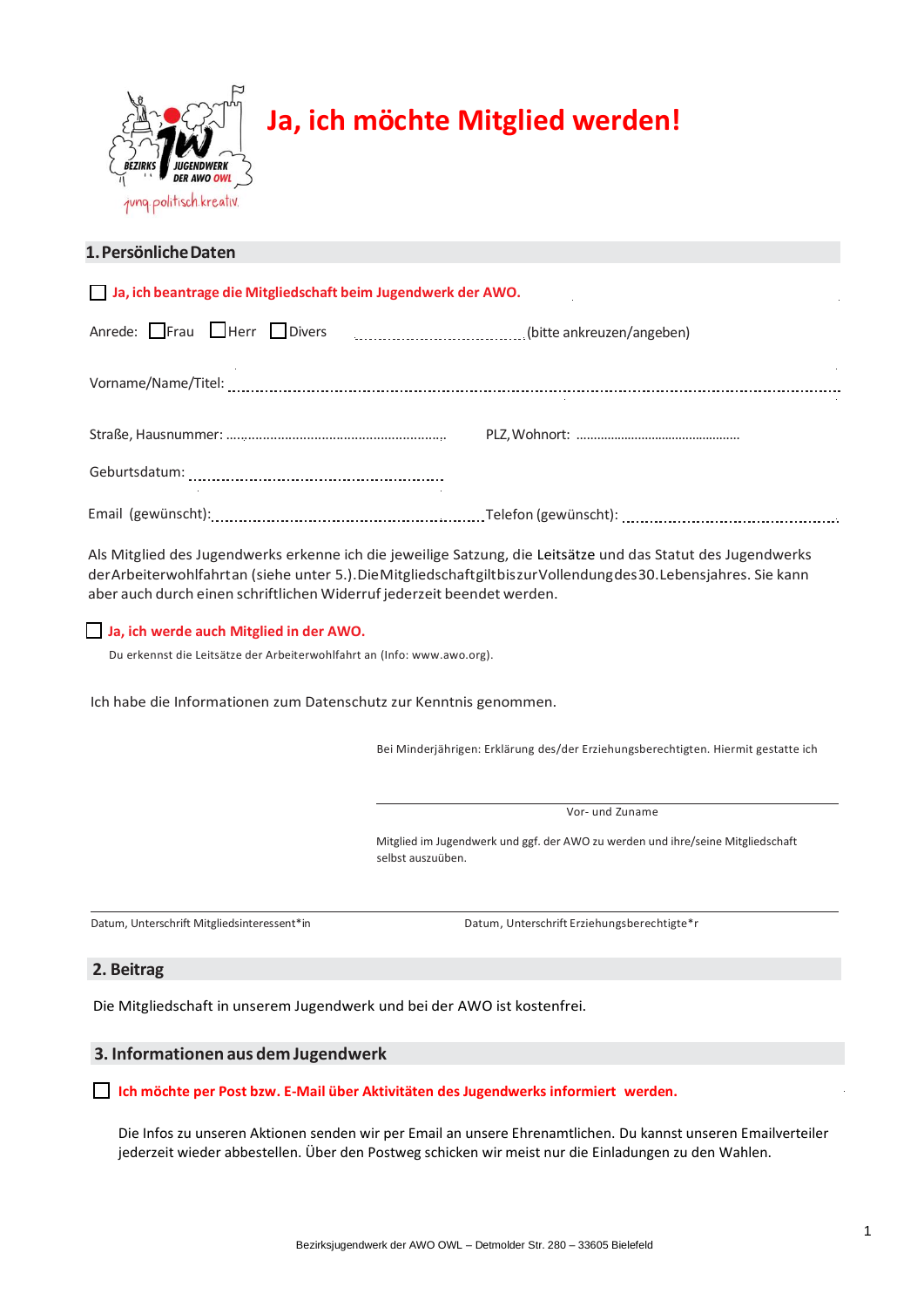# **Please keep pages 2 and 3 for your records and do not return them!**

## **4.Declaration on data protection according to Art.13EUDSGVO**

Responsible for the processing of your personal data as a member is the Bezirksjugendwerk der AWO OWL e.V.

#### **1. Data processing**

- a. We use the data collected from you for the purpose of checking the application and, if membership is established, for the purpose of membership administration and support at the Jugendwerk and, if applicable, the AWO.
- b. The legal basis for the data processing is your membership contract between you and the Jugendwerk derAWO and, if applicable, the AWO according to article 6 paragraph 1 lit. b) EU DSGVO. The legal basis for the storage of your data in accordance with commercial and tax law regulations is article 6 paragraph 1 lit. c) EU DSGVO.
- c. The provision of the data is necessary for membership in the Jugendwerk and, if applicable, the AWO. If the data is not provided, the application for membership cannot be processed.
- d. For data processing, we use service providers who act within the scope of a commissioned processing according to article 28 EU DSGVO.
- e. When your membership is established, your data will be forwarded to the AWO Bundesverband e.V. (central membership and address administration), the Bundesjugendwerk der AWO e.V., the Jugendwerk responsible for your region (state, district, city association and county Jugendwerk) and, if applicable, to the responsible AWO branches. To clarify which organizations are responsible for your membership, the information you provide in your membership application may be forwarded to the state, district or county Jugendwerk responsible for your place of residence. The data will be deleted there no later than 1 year after collection or transmission if it is not the regionally responsible organization.
- f. All personal data collected in the context of membership will be deleted upon termination of membership, unless we are legally entitled or obliged to further process your data. Booking-related data will be deleted ten calendar years after the end of membership.

## **2. General information and rights of the persons concerned**

- a. You have the right to request information from us regarding the data stored about you.
- b. If your personal data is incorrect or incomplete, you have the right to correct and add to it.
- c. If the legal requirements are met, you can request a restriction of the processing of your data or object to the processing altogether.
- d. You can request the deletion of your data at any time, unless we are legally obligated to further process your data. In any case, the deletion of your data implies the termination of your membership in accordance with the regulations of the applicable statutes.
- e. You have a right to transfer the data you have provided, provided that this does not affect the rights and freedoms of other persons.
- f. If you are of the opinion that the processing of your data violates applicable law, you have the possibility to lodge a complaint with an authorised supervisory authority (e.g. State Commissioner for Data Protection).